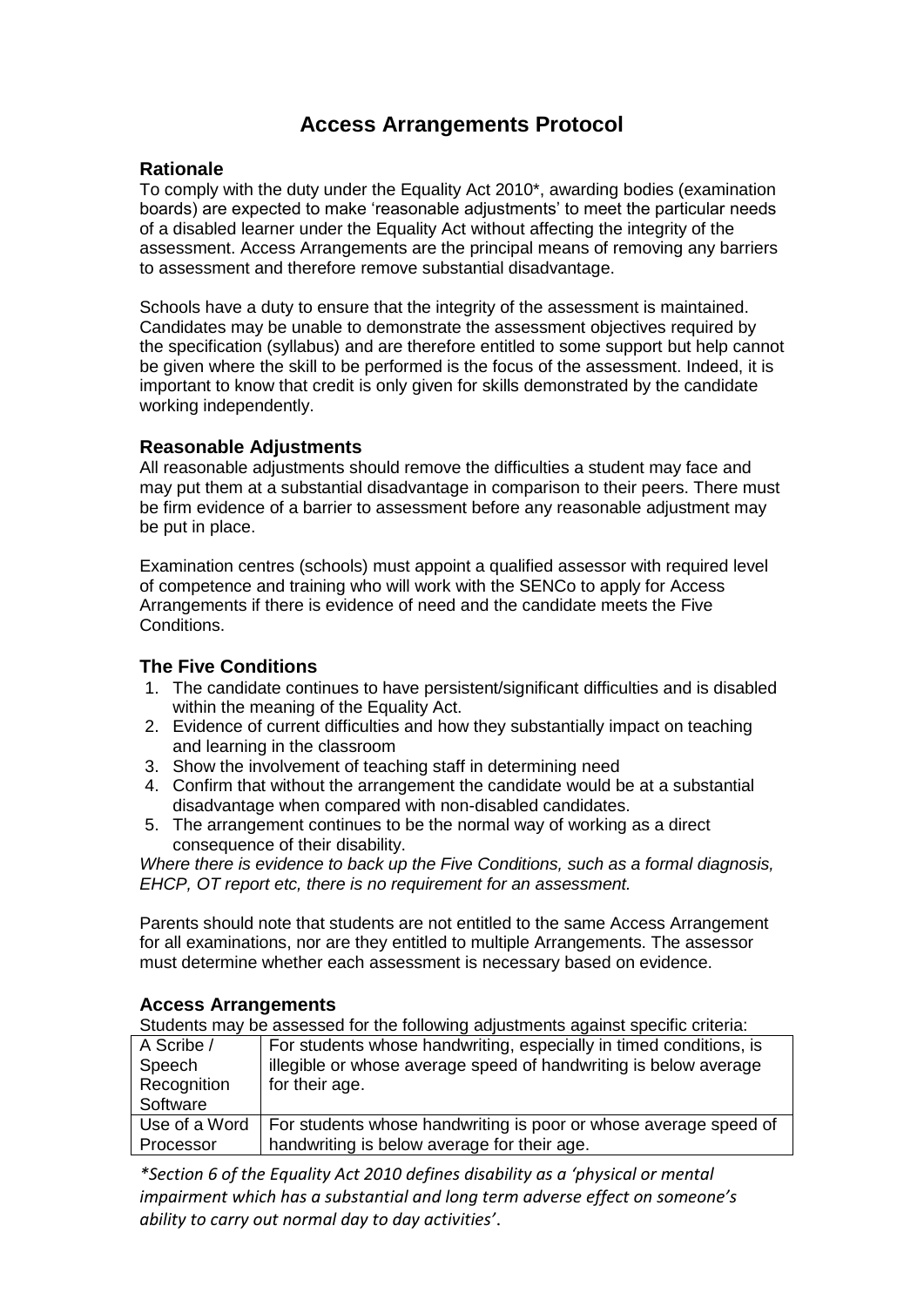|                                    | If a student chooses to use a word processor, but they are entitled<br>to use a Scribe, they may have spell check/predictive text/grammar<br>check enabled. However, they would not receive any marks for<br>SPAG (Spelling, Punctuation and Grammar) as this would give<br>them an unfair advantage.                                                                                                                                                                                                                                                                                                                                                                                                                                                                                                                                                              |
|------------------------------------|--------------------------------------------------------------------------------------------------------------------------------------------------------------------------------------------------------------------------------------------------------------------------------------------------------------------------------------------------------------------------------------------------------------------------------------------------------------------------------------------------------------------------------------------------------------------------------------------------------------------------------------------------------------------------------------------------------------------------------------------------------------------------------------------------------------------------------------------------------------------|
| A Reader / A<br><b>Reading Pen</b> | For students who have a low reading age and meet specific criteria,<br>they will be entitled to a Reader in exams. The reader will read<br>aloud certain questions and texts in all exams except where the<br>reading element is the main component of the test (e.g.: English).<br>Students may wish to use a Reading Pen. If they meet the criteria<br>for a reader, we will contact parents to discuss this further.                                                                                                                                                                                                                                                                                                                                                                                                                                            |
| 25% Extra<br>Time                  | Where there is a compelling and clear need for a student with<br>learning difficulties to have additional time to complete an<br>examination, they may be awarded 25% extra time. Students would<br>have been assessed as below average cognitive processing<br>(working memory) or poor reading speed or poor writing speed.<br>Observations from teachers and the assessor would show that<br>there is a significant improvement in student attainment when 25%<br>extra time has been allowed in normal working conditions.<br>Note: A below average age for reading comprehension does not<br>entitle a candidate to extra time, only a reader or computer reader.<br>When students have been given a Reader or a Scribe as a<br>reasonable adjustment, there may also be an opportunity to apply<br>for 25% extra time. This is not an automatic entitlement. |
| Modified<br>Papers                 | For candidates with Visual or Hearing Impairment or if they have<br>significant comprehension difficulties, examination centres may<br>apply for modified papers. This includes:<br>Enlarged print (A4 modified 18 point bold; A3 modified 24 point bold<br>and in some papers A3 modified 36 point bold)<br><b>Modified format</b><br>Tactile diagrams with Braille/print labels<br>Transcript of listening tapes (not MFL)<br>Videos for lip reading<br>Coloured paper                                                                                                                                                                                                                                                                                                                                                                                           |
| <b>Bi-lingual</b><br>dictionary    | If the candidate has been in the UK less than three years (including<br>holidays) and arrived with no prior knowledge of English, they will<br>be allowed to have access to a Bi-lingual dictionary except for MFL.<br>Rare and Exceptional circumstance: 10% extra time will be awarded<br>if English is not spoken at home and there is a need to use the<br>dictionary extensively therefore extra time is the normal way of<br>working for the candidate.                                                                                                                                                                                                                                                                                                                                                                                                      |
| A Prompter                         | For candidates who have a diagnosis of ADHD and therefore lose<br>concentration easily, an invigilator may prompt them. The aim is to<br>keep the candidate focussed on the question and the prompter may<br>not communicate with the candidate in any other way such as give<br>factual help or suggestions. They may say the candidate's name or<br>tap the desk/candidate's arm.                                                                                                                                                                                                                                                                                                                                                                                                                                                                                |
| Supervised<br><b>Rest breaks</b>   | For candidates who have a recognised medical condition, sensory<br>or physical needs or social, emotional or mental health difficulty,<br>rest breaks may be given to enable the candidate to complete the<br>examination. Time for rest breaks are added to the end of the exam.                                                                                                                                                                                                                                                                                                                                                                                                                                                                                                                                                                                  |

*\*Section 6 of the Equality Act 2010 defines disability as a 'physical or mental impairment which has a substantial and long term adverse effect on someone's ability to carry out normal day to day activities'*.